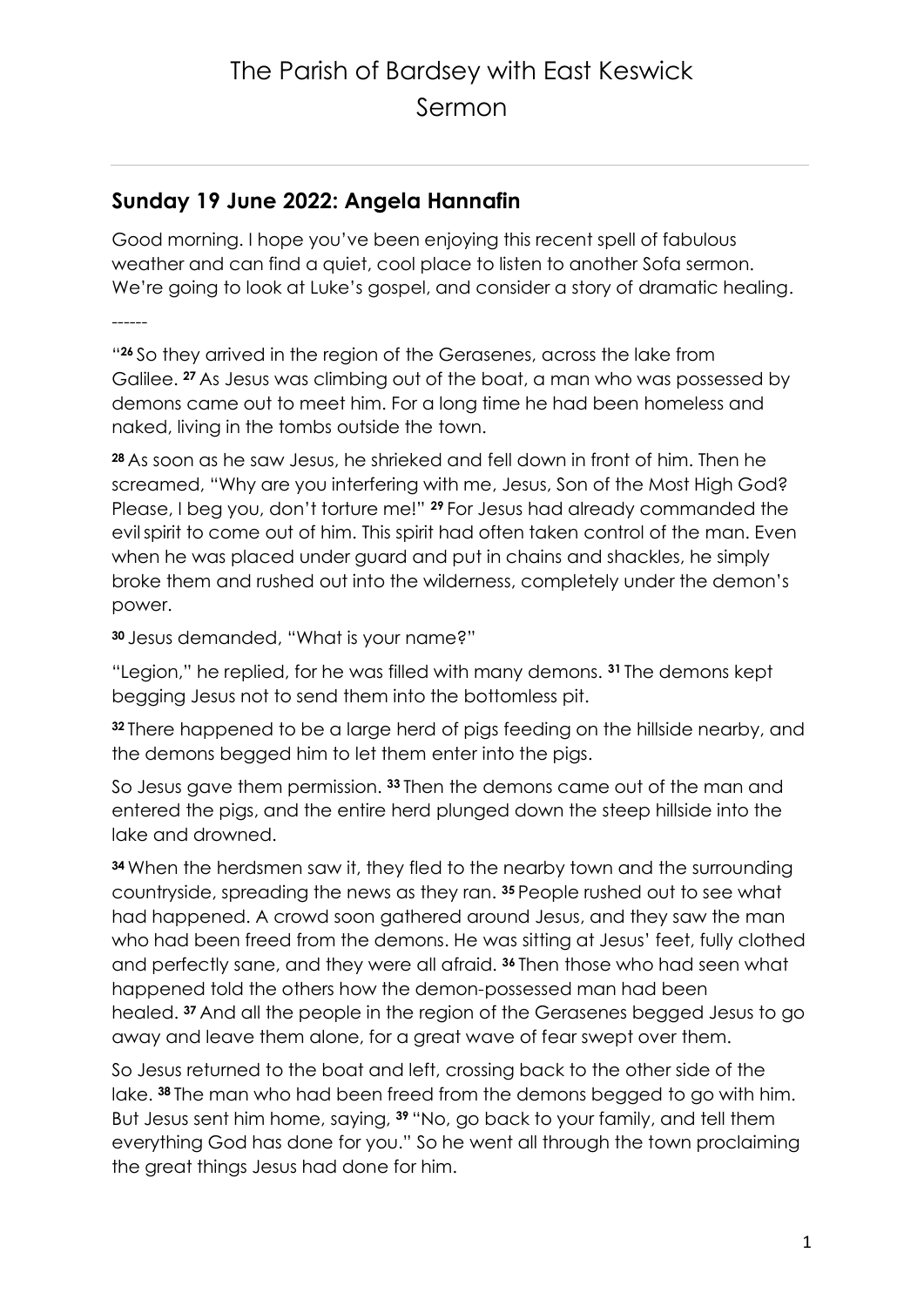## The Parish of Bardsey with East Keswick Sermon

------

This is not a particularly easy narrative to understand, so we need to step back into the context of the Ancient World. In this culture the demonic was not regarded as an intermediate stage between human and divine, but an equal power. The demon took control over the man, and even chains and shackles couldn't help. However, it's the authority of Jesus which makes a difference to his life. Out of compassion, Jesus sends the demons into a herd of local pigs. Pigs were a valuable commodity for whoever owned them. So, we might feel sorry for the local herdsmen who then had to try and explain to the owner what had happened to them. No wonder they all fled the scene. There is also the tricky question of using animals which were effectively disposed of so that the man could be healed. A whole herd of pigs rushing into the lake and drowning sounds a bit grisly. As I say, it raises a lot of ethical issues which may not sit well with us, but I think the overall point is that one man's healing was important to Jesus, superseding the value of animals and wealth.

It's a recurring theme of Luke's gospel that Jesus comes to set people free. Many of the encounters people have with him result in a change, a healing, a freeing. As a result of meeting Jesus, people can live with an enhanced quality of life. This is not just personal but social and communal too. All of those people who met Jesus in Luke, such as this demonic man, the woman who had been bleeding for twelve years, the leper, the centurion's servant, and the widow's son raised from the dead – had all been separated from communities. Perhaps they were rejected or chose to pull away themselves. Yet once healed by Jesus, they are able to reintegrate into life with others.

Pain and difficulty make us pull away from others. We put up invisible walls when we are suffering. It's always seemed odd to me that if we meet someone we know at the doctors, we exchange pleasantries, and ask how they are. "Oh, fine", we say. We never want to tell people how we're really doing, even when others can see what's wrong. Our own pain is difficult for us to deal with, let alone explain it to others. Of course, we always fear rejection, we fear telling people about the horrors we keep buried. Our shame holds us prisoner, often for many, many years. I had a conversation recently with a colleague about shame. I asked her what the point of it is, as it only seems to be a destructive force. She pointed out that it marks the boundary of where we shouldn't go, and what we shouldn't say. Except that for many of us, that boundary has been wrongly pulled forward, and for whatever reason, we feel shame about a lot of things which are not really our fault.

Let's just go back to the gospel reading. Once people see the transformed, composed man, they are afraid. All the local people ask Jesus to leave. Wouldn't we think that people would be queuing up to receive healing? Well,